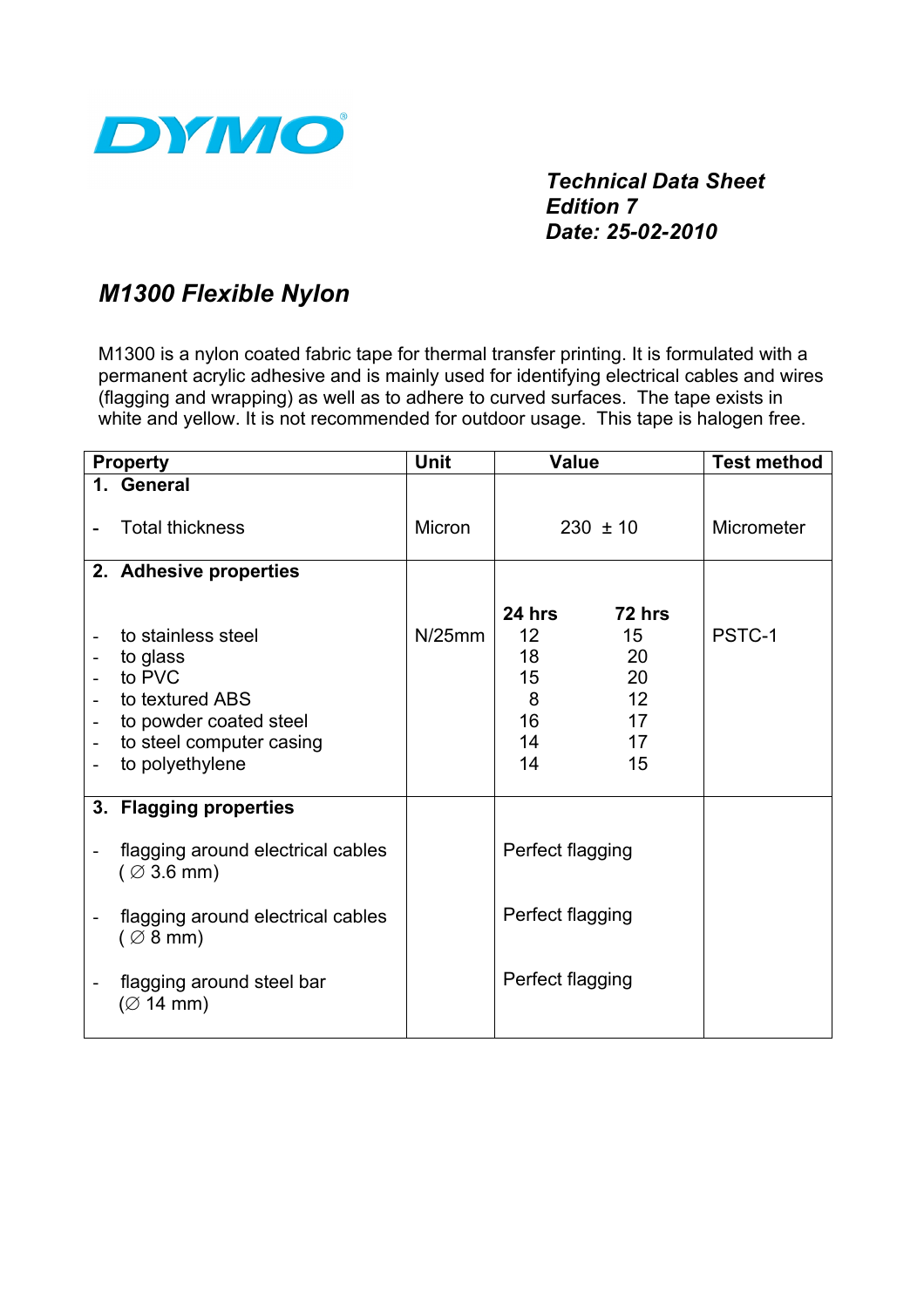|                          | 4. Wrapping properties                                                                    |                                              |                                                                                                                                            |                                   |
|--------------------------|-------------------------------------------------------------------------------------------|----------------------------------------------|--------------------------------------------------------------------------------------------------------------------------------------------|-----------------------------------|
|                          | Wrapping around electrical<br>cables $( \varnothing 3.6 \text{ mm})$                      |                                              | Perfect wrapping                                                                                                                           |                                   |
|                          | Wrapping around electrical<br>cables $( \varnothing 8 \text{ mm})$                        |                                              | Perfect wrapping                                                                                                                           |                                   |
| $\overline{\phantom{0}}$ | Wrapping around steel bar<br>$(\emptyset$ 14 mm)                                          |                                              | Perfect wrapping                                                                                                                           |                                   |
|                          | 5. Chemical resistance of text<br>printed in Rhino 6000                                   |                                              |                                                                                                                                            |                                   |
|                          | Fuel<br>Gasoline<br>Isopropylalcohol<br>Ethanol<br>Water<br>Skydrol* LD-4<br>Ethylacetate | 30x<br>30x<br>30x<br>30x<br>30x<br>30x<br>5x | Severe print removal<br>Moderate print removal<br>Printing gone<br>Printing gone<br>Slight print removal<br>Printing gone<br>Printing gone | Crockmeter,<br>900g<br>weight/arm |
|                          | <b>Abrasion resistance of text</b><br><b>Printed in Rhino 6000</b>                        |                                              |                                                                                                                                            |                                   |
|                          | Pencil erasure<br>Polystyrene pin<br>Sandpaper                                            | 30x<br>30x<br>30x                            | No visible effect<br>No visible effect<br>Slight print removal                                                                             |                                   |
|                          | 6. UV light stability of label                                                            |                                              |                                                                                                                                            |                                   |
|                          | 30 days with UV light in suntester                                                        |                                              | No visible effect on<br>text and background                                                                                                |                                   |
|                          | 7. Temperature stability                                                                  |                                              |                                                                                                                                            |                                   |
|                          | - Application temperature                                                                 | $^{\circ}C$                                  | Room temperature                                                                                                                           |                                   |
|                          | - Long term high service<br>temperature                                                   |                                              |                                                                                                                                            |                                   |
|                          | - 30 days at $90^{\circ}$ C                                                               |                                              | A slight yellowing of<br>the background                                                                                                    |                                   |
|                          | - 30 days at $120^{\circ}$ C                                                              |                                              | A slight yellowing of<br>the background                                                                                                    |                                   |
|                          | - Long term low service temperature<br>- 30 days at $-18^{\circ}$ C                       |                                              | No visible effect                                                                                                                          |                                   |